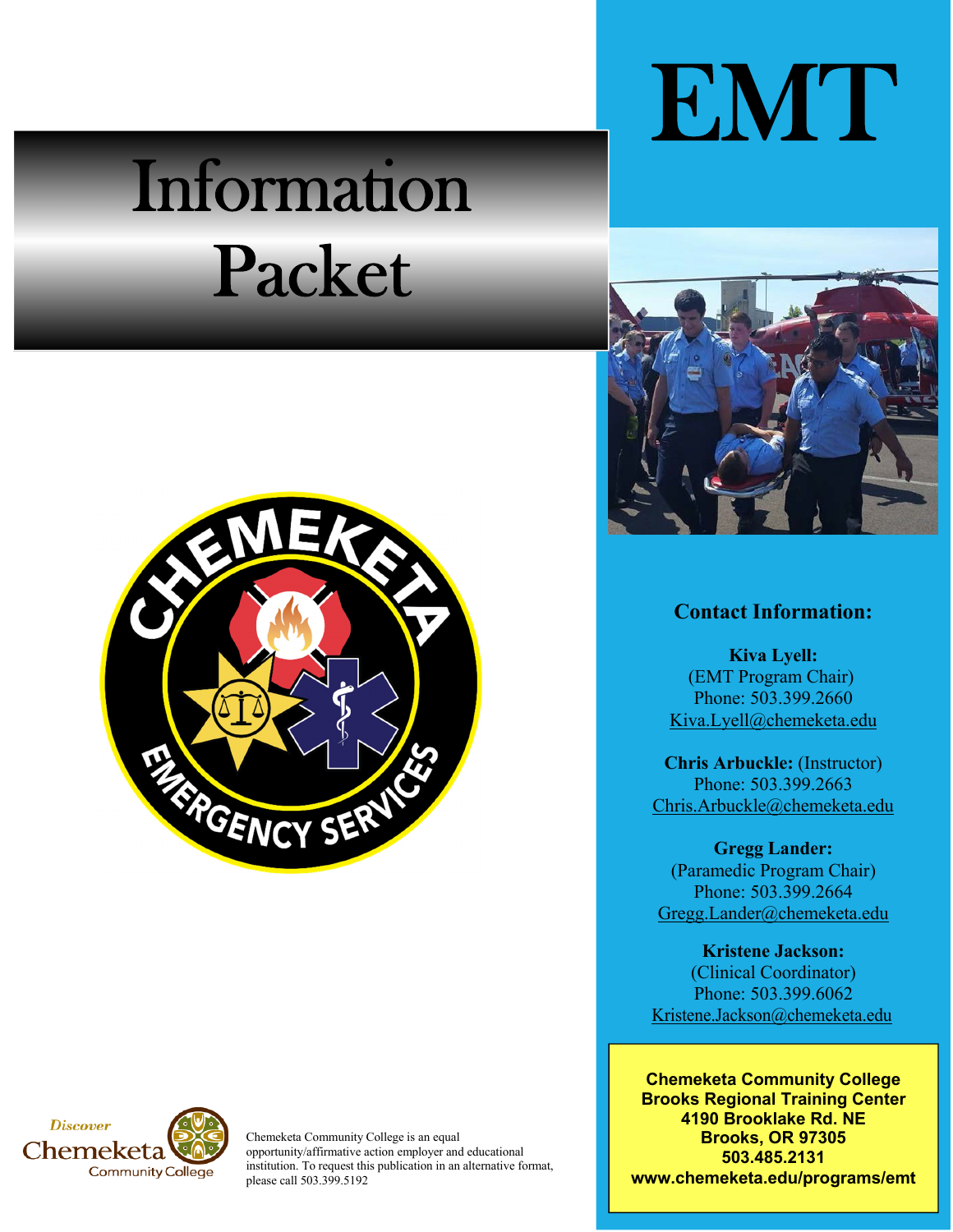

## **EMT Information**

## **Is there a career for you in Emergency Service?**

## **Are you…**

Interested in helping others? Able to take charge, handle crisis, and adapt to new situations? Able to function well in intense situations, followed by periods of quiet and routine? Are you interested in other healthcare fields and need clinical hours? EMT can help start the foundation for your other healthcare career fields.

This information is designed to help answer some of your questions and give initial guidance in developing your personal program plan. It is also for students who have chosen or are exploring a career in emergency services or as a platform for other healthcare fields, such as, nursing MD, PA, or other health occupations.

The EMT curriculum is designed to develop a person to function in the pre‐hospital environment as a vital link in the chain of the health‐care team. These Chemeketa courses follow Department of Transportation guidelines. Successful completion of EMT151/EMT152B (two term class, 6 credits each) or EMT153 (one term class, 12 credits) qualifies the student to take the State of Oregon and/or National Registry examinations for licensing as an EMT. Successful candidates will be licensed as an Oregon EMT and a National EMT.

Contact the Chemeketa Counseling Center in Building 2 for general guidance about college admittance procedures and general education requirements at: 503.399.5120 or contact Program Chair Kiva Lyell for specific guidance about program classes at: 503.399.2660 or kiva.lyell@chemeketa.edu.

## Steps to follow for EMT:

Apply for admission with the college at Chemeketa.edu. Take the college placement test: Complete the placement testing at the Counseling Center. Photo ID and your Social Security number or your K-number will be required. To register for EMT151, it is recommended you place at: WR080 level or higher for writing skills, RD090 or higher level for reading skills and MTH020 or higher for math skills.

All EMT classes are hybrid, access to a computer and the internet on a weekly basis is a requirement. There are two options for obtaining your EMT education. Two 6 credit terms taken consecutively, EMT 151 and 152 or a one term 12 credit class EMT 153 (10 weeks in the summer and 11 weeks F, W, Sp). The EMT 153 class is offered every term.

\*Additional EMT151/EMT 153 requirements must be submittedwithin the two term or one term course.

- Documentation of completion of High School requirements with diploma or equivalent and placement test scores, due by the end of the second week.
- Documentation of being 18-years-old before being able to test for the EMT license.
- A "fit" determination in a criminal history check to continue with the program and passage of the department drug screen (this does test for marijuana).
- You must *register* for the co-requisite (concurrent) BLS Healthcare Provider class for EMT 151 and 153 and the associated skills assessment with EMT 152 and EMT 153 and the open lab for 151, 152, and 153.
- A signed Technical Standards form (as written by the program) attesting to your ability to function at that level.
- Completion of the course assignments and test at a level of at least 80%.
- Completion of required immunizations/screenings by week 2 for EMT 151 and by week 2 for EMT 153: (See detailed list in EMT Course Packet and Handbook or email kristene.jackson@chemeketa.edu with questions.)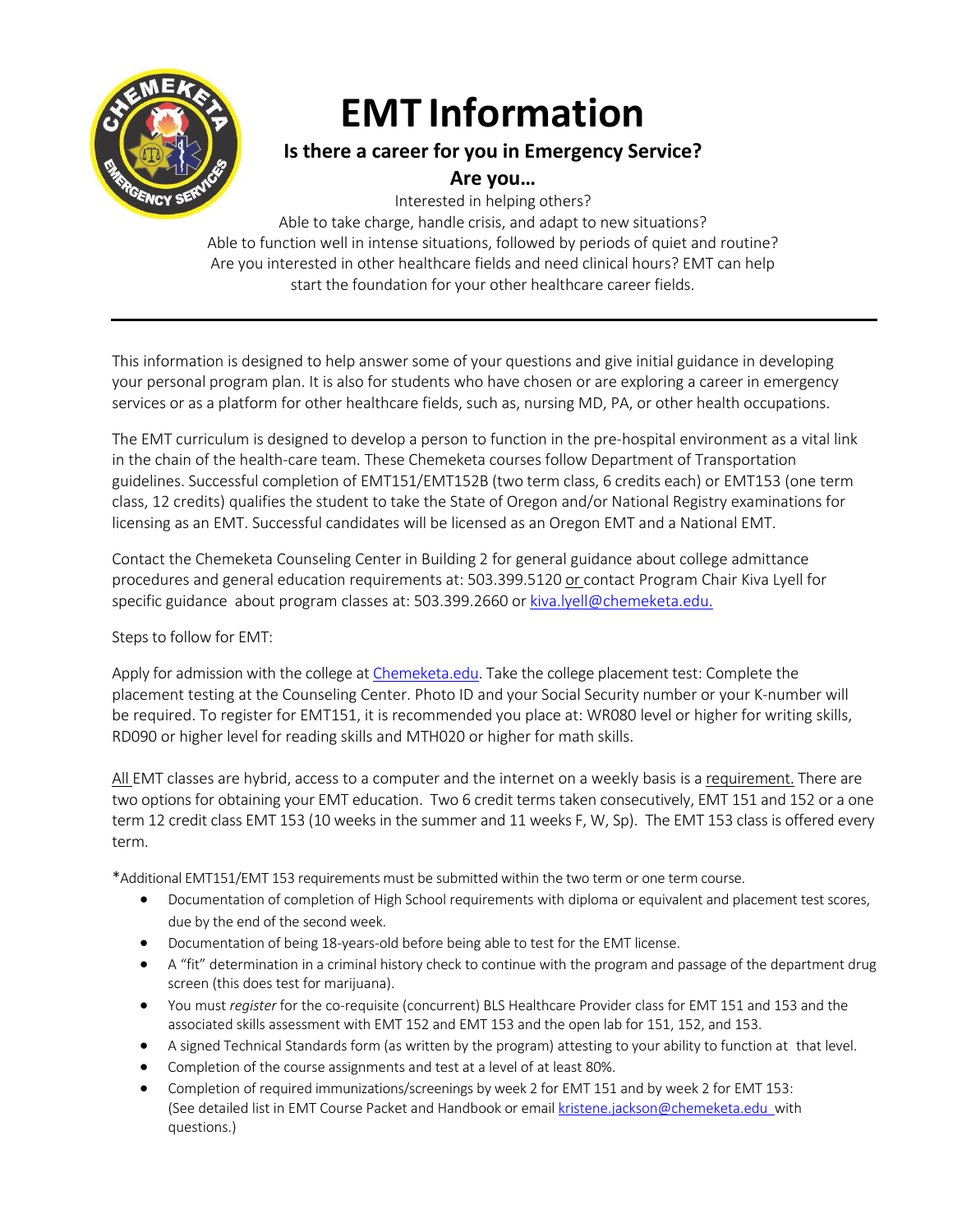## \*Criminal Background Check/Drug Testing

Upon entry into the program, you will be required to pass a criminal background check conducted by the college. If you do not pass the criminal background check, program registration will not be possible. If you are arrested during the time you're enrolled in the program, you must notify the Program Chair of the arrest. Your status in the program will be reviewed by the Program Chair and the Dean to determine your continuation in the program. You are also required to submit to a drug screen as well as obtain required vaccinations.

Other information to know about the EMT courses:

## EMT Part 1 (EMT151) (6 credits) or EMT 153 (EMT part 1 and 2) (12 credits, accelerated course). Please see below

information in BOTH 151/152 for the 153 requirements.

- EMT 151 and EMT 153 are open entry. This means that you do not have to apply to a program to register for the course.
- EMT151 will meet for four hours of lecture and a minimum of four hours of lab per week.
- EMT 153 will meet for six hours of lecture and a minimum of eight hours of lab per week.
- You will be expected to wear a program‐approved uniform to all EMT lectures and labs. Uniforms are available at the Chemeketa bookstore. (You must take a copy of your transcripts to show you are enrolled in the EMT class to be able to purchase the uniform.) Questions about uniform expectations can be answered on the first day of class.
- If the course is full, please add yourself to the college waitlist and follow those procedures.
- There are some EMT courses in the college schedule that are *designated for Fire Students Only.*
- Only students that are accepted in the Chemeketa Fire Suppression Program can register for this EMT class. Please contact the instructor to be placed on the waitlist for classes with this designation, if you are not a current fire program student, exceptions can be made to add outside students in on a case by case basis.

EMT Part 2 (EMT152B) (6 credits) and 153 requirements as well.

- EMT152B will meet for four hours of lecture and a minimum of four hours of lab per week.
- This course requires attendance at a clinical experience in an emergency room and with an ambulance agency.
- You will also need to register for the skills assessment co-requisite class for EMT 152 and EMT 153.
- EMT 151/152 must be taken and successfully completed consecutively with the same instructor in order to be eligible for the licensing examinations.

Program Costs:

\*See college schedule for tuition and fees (Chemeketa cost per credit \$96.00 for Oregon resident + 34.00 universal fee). Other costs associated with EMT:

| Tuition (part 1&2 or all 153) or | \$1152.00 (total of 12 credits)                   |
|----------------------------------|---------------------------------------------------|
| Lab Fees                         | \$953.00 (estimated)                              |
| CPR (taken in EMT 151/153)       | \$42.50                                           |
| Immunizations                    | \$789.00 (estimated)                              |
| Uniform                          | \$28.00 (does not include boots or pants)         |
| Textbook/workbook                | \$95.00 (included in fees)                        |
| I.D. Badge                       | \$5.00                                            |
| Lab Kit                          | \$20.00 (included in fees)                        |
| Licensure fees                   | \$268.10 + \$100.00 college skills assessment fee |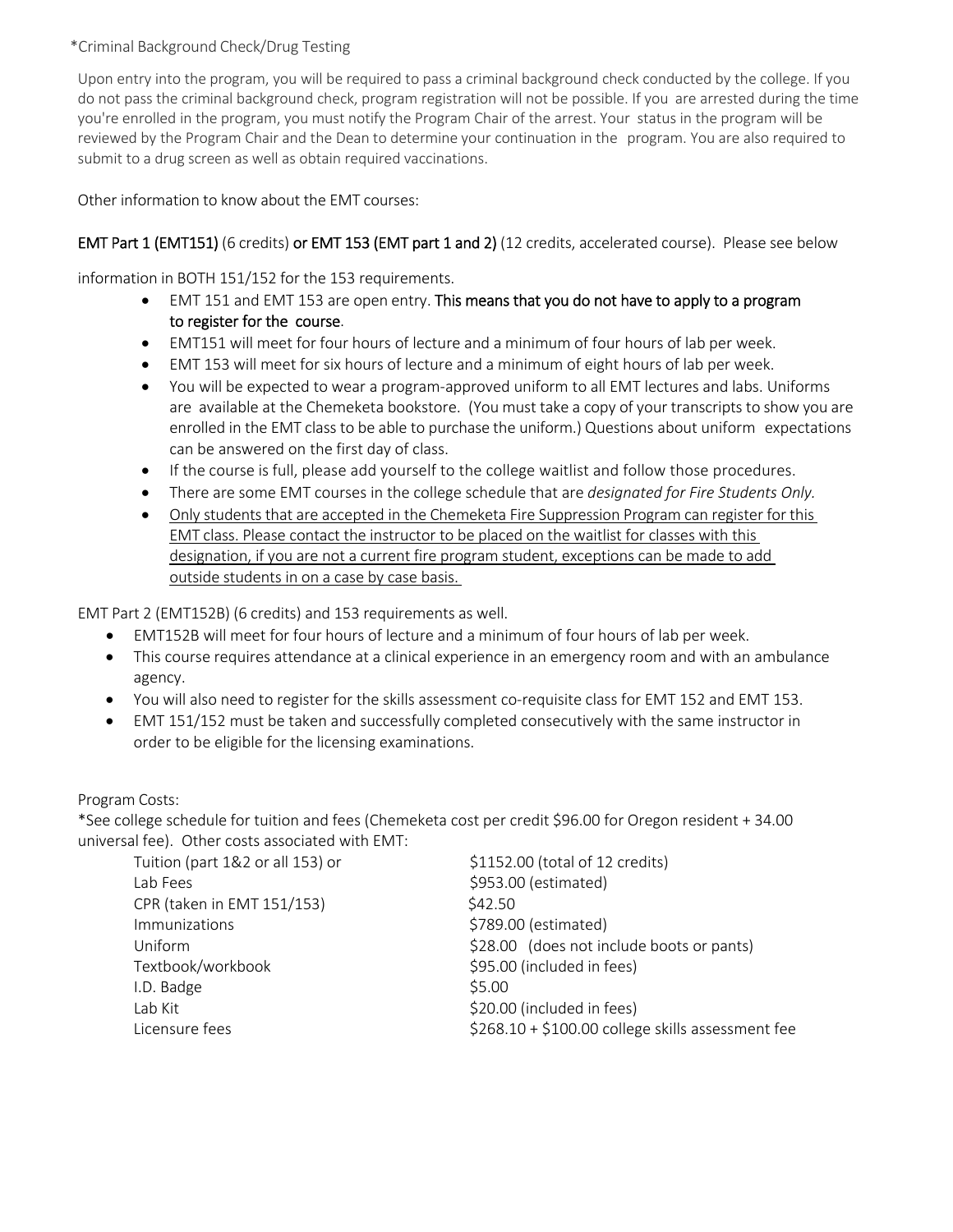## **EMT Estimated Cost 2022**



| Term 1: EMT 151 (EMT 153)                        | <b>Cost</b> | Term 2: EMT 152 (EMT 153)                        | <b>Cost</b> |
|--------------------------------------------------|-------------|--------------------------------------------------|-------------|
| Tuition (5 credits, \$96 per credit OR resident) | 576.00      | Tuition (5 credits, \$96 per credit OR resident) | 576.00      |
| Lab Fees                                         | 454.00      | Lab Fee                                          | 499.00      |
| <b>Books</b>                                     | 95.00       | Open Lab fee                                     | 25.00       |
| CPR (w/book)                                     | 42.50       | <b>Skills Assessment</b>                         | 100.00      |
| Student I.D.                                     | 5.00        |                                                  |             |
| Open Lab fee                                     | 25.00       | Subtotal                                         | 1200.00     |
| Subtotal                                         | 1257.50     |                                                  |             |
| Uniform:                                         | <b>Cost</b> | <b>Testing Fee:</b>                              | Cost        |
| <b>Uniform Shirt</b>                             | 28.00       | Oregon EMT Licensing Fee                         | 110.00      |
| Chemeketa EMS Patch                              | 6.00        | <b>NREMT Testing Fee</b>                         | 98.00       |
| <b>Black/Dark Blue Pants (price varies)</b>      | 65.00       | Fingerprinting fee                               | 60.10       |
| <b>Black Polishable Boots (price varies)</b>     | 35.00       |                                                  |             |
| <b>Subtotal</b>                                  | 134.00      | <b>Subtotal</b>                                  | 268.10      |
| Immunizations:                                   | Cost        | <b>Other costs</b>                               | Cost        |
| Tuberculosis Test (annual)                       | 30.00       | Stethoscope/BP Cuff                              | 25.00       |
| Hepatitis B (1 required, 3 shot series)          | 171.00      | *Chemeketa EMS Sweatshirt                        | 49.00       |
| Varicella (Chickenpox) (2 required)              | 220.00      | *Chemeketa T-Shirt                               | 23.00       |
| or Varicella Antibody Titer                      | 70.00       |                                                  |             |
| Tetanus (every 10 years)                         | 60.00       | Subtotal                                         | 97.00       |
| Measles/Mumps/Rubella (2 required)               | 308.00      |                                                  |             |
|                                                  |             |                                                  |             |
| <b>Subtotal</b>                                  | 889.00      | <b>Term 2 Total</b>                              | 1,565.10    |
|                                                  |             |                                                  |             |
| <b>Term 1 Total</b>                              | \$2,280.50  | <b>Term 1 &amp; 2 Grand Total</b>                | \$3,845.60  |

## **\*Optional**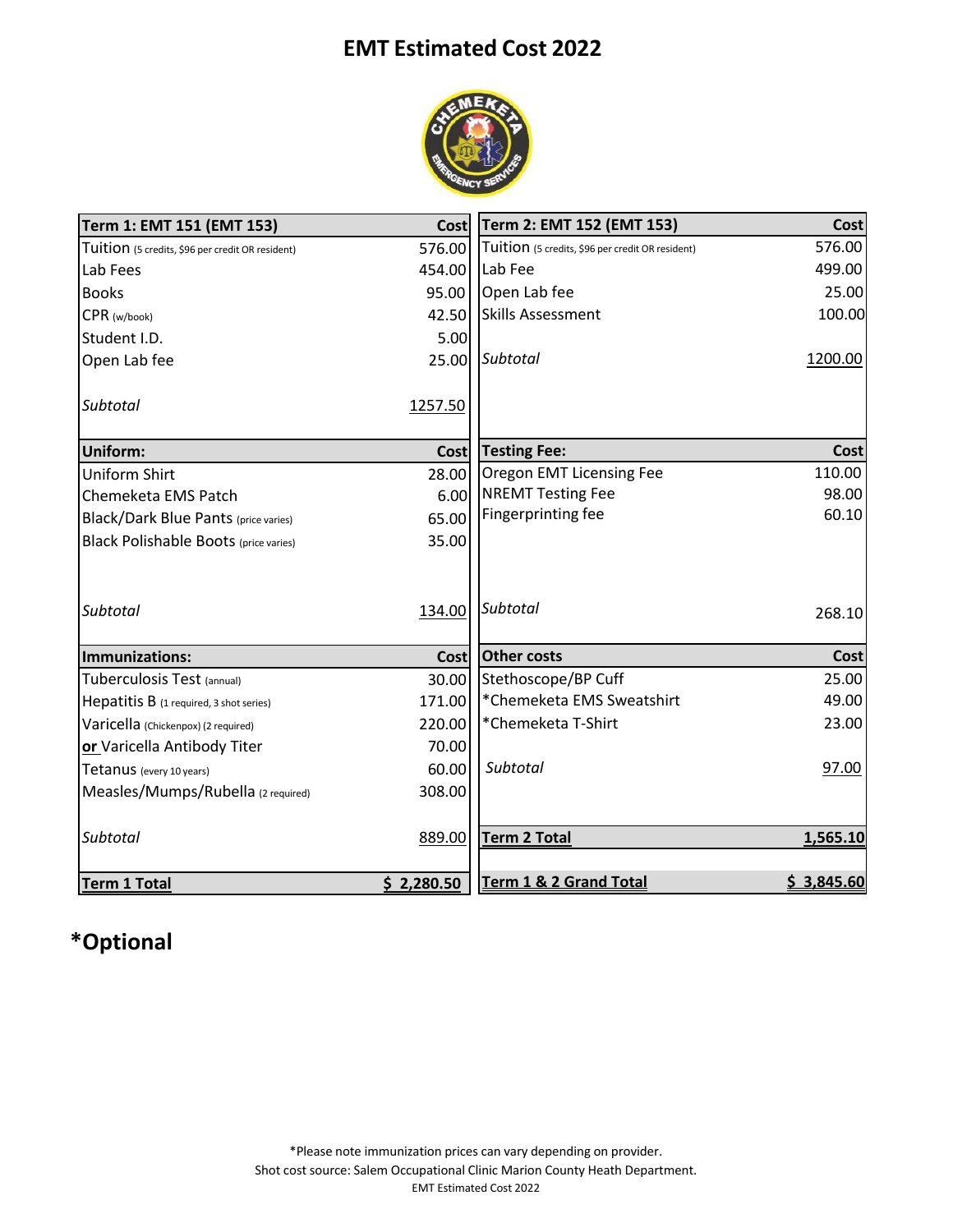## **Required Documentation – EMT/AEMT/Fire**

| You need to provide copies of the following:                                                                                                                               |
|----------------------------------------------------------------------------------------------------------------------------------------------------------------------------|
| $\Box$ Documentation of high school diploma OR $\Box$ GED<br>(can bring a copy of your diploma or submit an unofficial transcript that shows your graduation date)         |
| $\Box$ Documentation of Placement test                                                                                                                                     |
| $\Box$ Documentation you had chickenpox and complete form $\mathsf{OR}$                                                                                                    |
| $\Box$ Documentation of Varicella #1 AND $\Box$ Varicella #2 shots OR                                                                                                      |
| $\Box$ Antibody immunity (blood test) for varicella (shots or antibody test required by<br>Albany/Lebanon/Corvallis)                                                       |
| $\Box$ Documentation of $\Box$ MMR #1 and $\Box$ MMR #2 shots OR                                                                                                           |
| $\Box$ Antibody immunity (blood test) for measles, mumps, and rubella                                                                                                      |
| $\Box$ Documentation of current TDaP (tetanus) (good for 10 years)                                                                                                         |
| $\Box$ Documentation of TB (tuberculosis) test and <b>results</b> (good for 1 year and cannot expire while you<br><u>are in class);</u> skin test <b>OR</b> blood test     |
| $\Box$ Documentation of hepatitis B shots (must have all 3 or be current in the series) OR                                                                                 |
| Antibody immunity (blood test) for hepatitis B                                                                                                                             |
| $\Box$ Flu shots are required if you do ER shifts in the Fall or Winter terms.                                                                                             |
| $\Box$ Copy of your CPR card (If you're taking EMT you will do this in class; then you must provide a copy of<br>your card)                                                |
| $\Box$ Copy of your EMT license (if you already have it)                                                                                                                   |
| NOTE: Drug screening (taken randomly) and criminal background check – these will be done in class at a<br>random date; bring your driver's license to each class for this. |
| Please return the above documentation ASAP.                                                                                                                                |
|                                                                                                                                                                            |

Place all documentation in your class folder outside of room **209A**.

**For all EMT students all of the above items are due Week 2, Thursday, at 4:00pm.** 

## **Failure to meet these deadlines means that you may not continue in the course, and you will be dropped from the course.**

For any questions contact the Clinical Coordinator, Kristene Jackson, kristene.jackson@chemeketa.edu. Do not contact your instructor. Please see immunizations for current immunization requirements. These are subject to change per clinical and ride time contracts. https://www.chemeketa.edu/media/contentassets/documents/pdf/programs/emt/emt\_requiredimmunizations2021.pdf